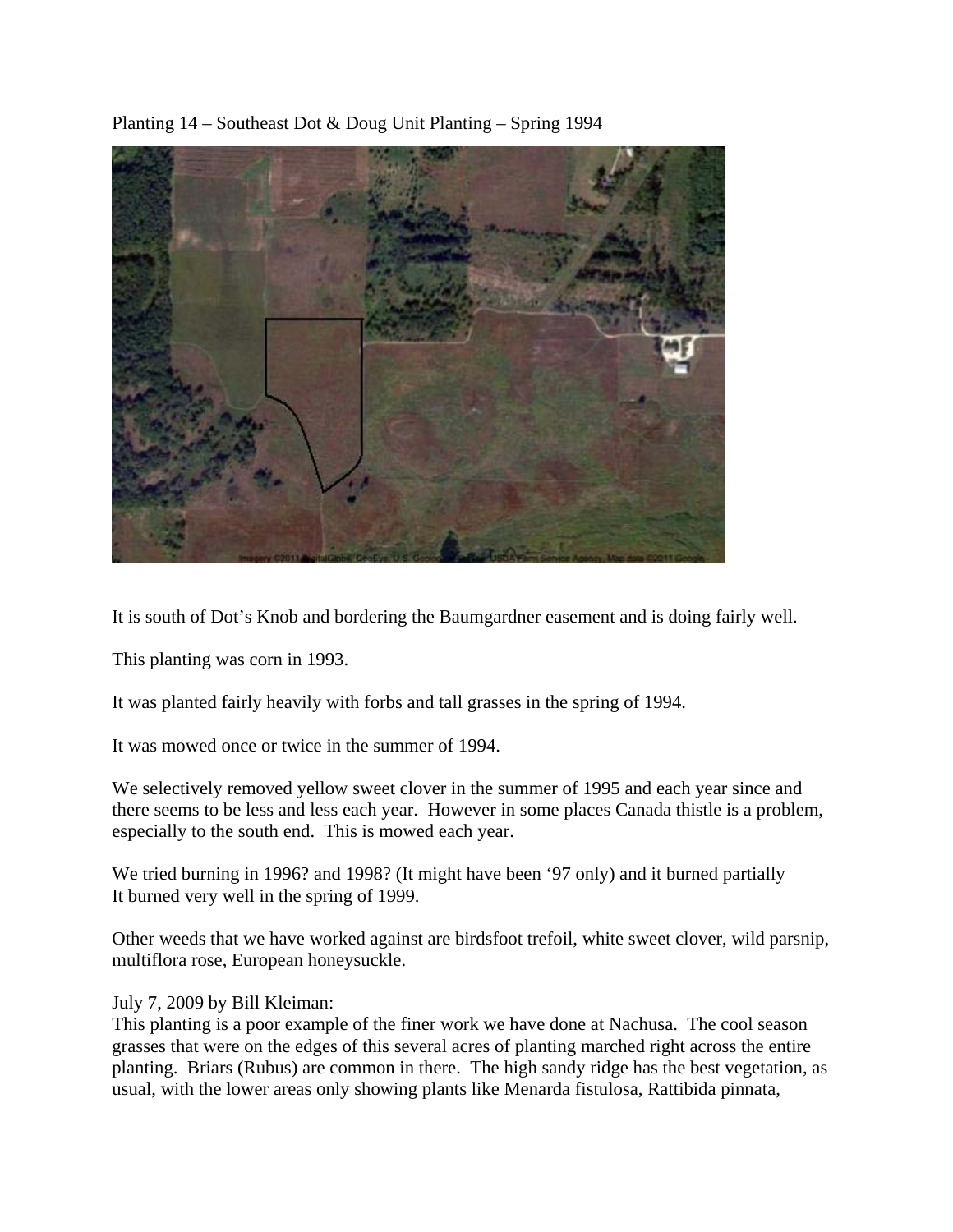Andropogan scoparius, and a few others. Al Meier planted his first big harvest on top of this planting. If I remember right we poasted the field to knock back the cool season grasses uses our 15 foot boom, and then overseeded with the new pendulum seed broadcaster (John Schmadeke planted the seed and ran out after seeding maybe the outer 40 percent of the planting. Apeture must have been open too much. We know better now.) Al would agree with me that the overseeding did not produce much/anything? in results. Lesson learned: Overseed good plantings with good seed, not poor plantings. Overseed poor plantings maybe with easily obtained combine seed.

At this point we are just managing weeds in here and waiting for inspiration to figure out next steps. The planting has been swept at least twice every year for sweet clover, a few spots of BFT, a few king devil.

In August, 2004, Alan and Mary Meier assumed the role of stewards of the Dot & Doug Wade Prairie. The following is their stewardship record:

### **2004**

The planting was burned in the late fall and then the entire planting was over-seeded with this mix of seeds collected by Alan and Mary Meier in 2004. The seeds were sown by John Schmadeke using the pendulum broadcast seeder attached to a small Kubota tractor.

| <b>Common Name</b>           | <b>Scientific Name</b>         | Weight<br>(lbs) |
|------------------------------|--------------------------------|-----------------|
| Leadplant                    | Amorpha canescens              | 0.33            |
| Thimbleweed                  | Anemone cylindrica             | 0.50            |
| Whorled milkweed             | Asclepias verticillata         | 0.13            |
| White Wild Indigo            | Baptista leucantha             | 8.00            |
| Side Oats Gramma             | Bouteloua curtipendula         | 0.50            |
| Prairie coreopsis            | Coreopsis palmata              | 0.50            |
| Tall coreopsis               | Coreopsis tripteris            | 1.00            |
| Pale Purple Coneflower       | Echinacea pallida              | 13.00           |
| Canada wild rye              | Elymus canadensis              | 2.50            |
| Rattlesnake master           | Eryngium yuccifolium           | 5.81            |
| <b>Flowering Spurge</b>      | Euphorbia corollata            | 1.13            |
| Western sunflower            | Helianthus occidentalis        | 1.00            |
| False sunflower              | Heliopsis helianthoides        | 0.19            |
| Hairy Hawkweed               | Hieracium gronovii             | 0.13            |
| <b>Inland Rush</b>           | Juncus interior                | 0.12            |
| Round-Headed Bush Clover     | Lespedeza capitata             | 9.00            |
| Rough Blazing Star           | Liatris aspera                 | 8.25            |
| <b>Wild Quinine</b>          | Parthenium integrifolium       | 6.00            |
| <b>Foxglove Beard Tongue</b> | Penstemon digitialis           | 3.50            |
| Purple prairie clover        | Petalostemum (Dalea) purpureum | 2.75            |
| Prairie Cinquefoil           | Potentilla arguta              | 4.33            |
| <b>Mountain Mint</b>         | Pycnanthemum viriginianum      | 2.00            |
| Pasture rose                 | Rosa carolina                  | 0.63            |
| Black-eyed susan             | Rudbeckia hirta                | 3.00            |
| Sweet black-eyed susan       | Rudbeckia subtomentosa         | 1.50            |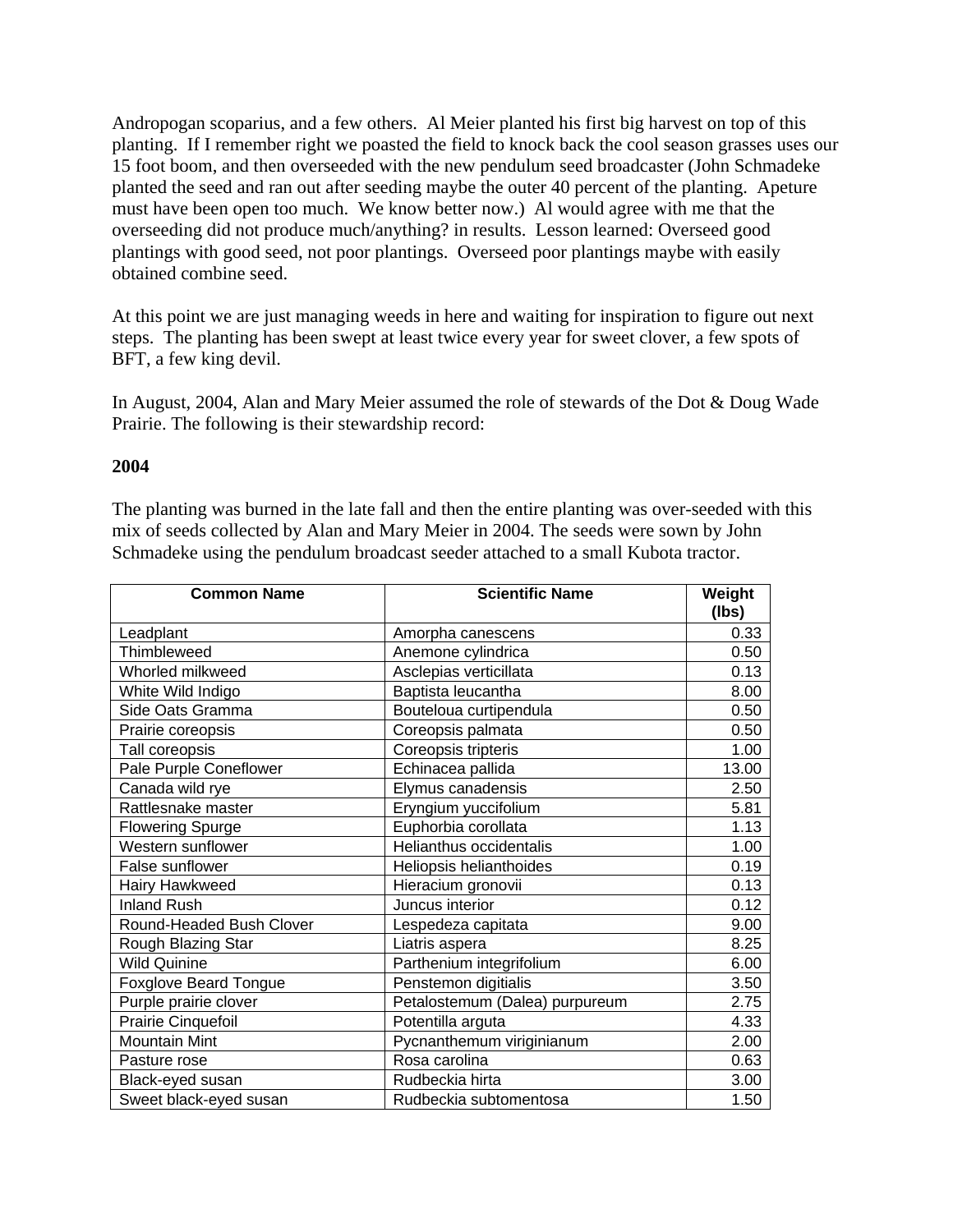| Rosin weed                           | Silphium integrifolium   | 1.69  |
|--------------------------------------|--------------------------|-------|
| <b>Compass Plant</b>                 | Silphium laciniatum      | 3.00  |
| Prairie Dock                         | Silphium terebinthaceum  | 2.00  |
| <b>Common Grass Leaved Goldenrod</b> | Solidago gymnospermoides | 2.00  |
| <b>Oldfield Goldenrod</b>            | Solidago nemoralis       | 1.60  |
| Showy Goldenrod                      | Solidago speciosa        | 2.00  |
| Hoary vervain                        | Verbena stricta          | 4.50  |
| Golden Alexander                     | Zizia aurea              | 0.90  |
|                                      |                          |       |
| Total item weight                    |                          | 93.49 |

# **2005**

These seeds were collected and planted by Alan and Mary Meier in 2005.

| <b>Common Name</b>           | <b>Scientific Name</b>            | Weight<br>(Ibs) |
|------------------------------|-----------------------------------|-----------------|
| <b>Lead Plant</b>            | Amorpha canescens                 | 2.25            |
| Pussy Toes                   | Antennaria neglecta               | 0.01            |
| <b>Heath Aster</b>           | Aster ericoides                   | 0.80            |
| Flax-leaved Aster            | Aster linariifolius               | 0.01            |
| <b>Stiff Aster</b>           | Aster linariifolius               | 0.20            |
| <b>New England Aster</b>     | Aster novae-angliae               | 0.40            |
| <b>Silky Aster</b>           | Aster sericeus                    | 0.04            |
| Canada Milk Vetch            | Astragalus canadensis             | 0.40            |
| White Wild Indigo            | Baptisia leucantha                | 7.50            |
| Cream Wild Indigo            | Baptisia leucophaea               | 1.35            |
| Sedges (mix)                 | Carex                             | 0.20            |
| <b>Tall Coreopsis</b>        | Coreopsis tripteris               | 0.50            |
| <b>Tall Boneset</b>          | Eupatorium altissimum             | 0.25            |
| Gentians                     | Gentiana                          | 0.01            |
| <b>Prairie Smoke</b>         | Geum triflorum                    | 0.01            |
| <b>Western Sunflower</b>     | Helianthus occidentalis           | 0.35            |
| <b>False Sunflower</b>       | Heliopsis helianthoides           | 1.10            |
| Alum Root                    | Heuchera richardsonii grayana     | 0.04            |
| <b>Inland Rush</b>           | Juncus interior                   | 0.45            |
| <b>Prairie June Grass</b>    | Koeleria cristata (macrantha)     | 2.30            |
| <b>False Boneset</b>         | Kuhnia (Brickellia) eupatorioides | 0.70            |
| Prairie Blazing Star         | Liatris pycnostachya              | 0.50            |
| <b>Violet Wood Sorrel</b>    | Oxalis violacea                   | 0.10            |
| <b>White Prairie Clover</b>  | Petalostemum (Dalea) candida      | 0.05            |
| <b>Sweet Everlasting</b>     | Pseudognaphalium obtusifolium     | 0.10            |
| <b>Slender Mountain Mint</b> | Pycnanthemum tenuifolium          | 1.00            |
| <b>Cup Plant</b>             | Silphium perfoliatum              | 0.40            |
| Missouri Goldenrod           | Solidago missouriensis            | 0.30            |
| Old Field Goldenrod          | Solidago nemoralis                | 0.70            |
| Porcupine Grass              | Stipa spartea                     | 0.40            |
| Goat's Rue                   | Tephrosia virginiana              | 0.90            |
| <b>Common Spiderwort</b>     | Tradescantia ohiensis             | 1.40            |
| <b>Culver's Root</b>         | Veronicaastrum virginicum         | 0.80            |
|                              |                                   |                 |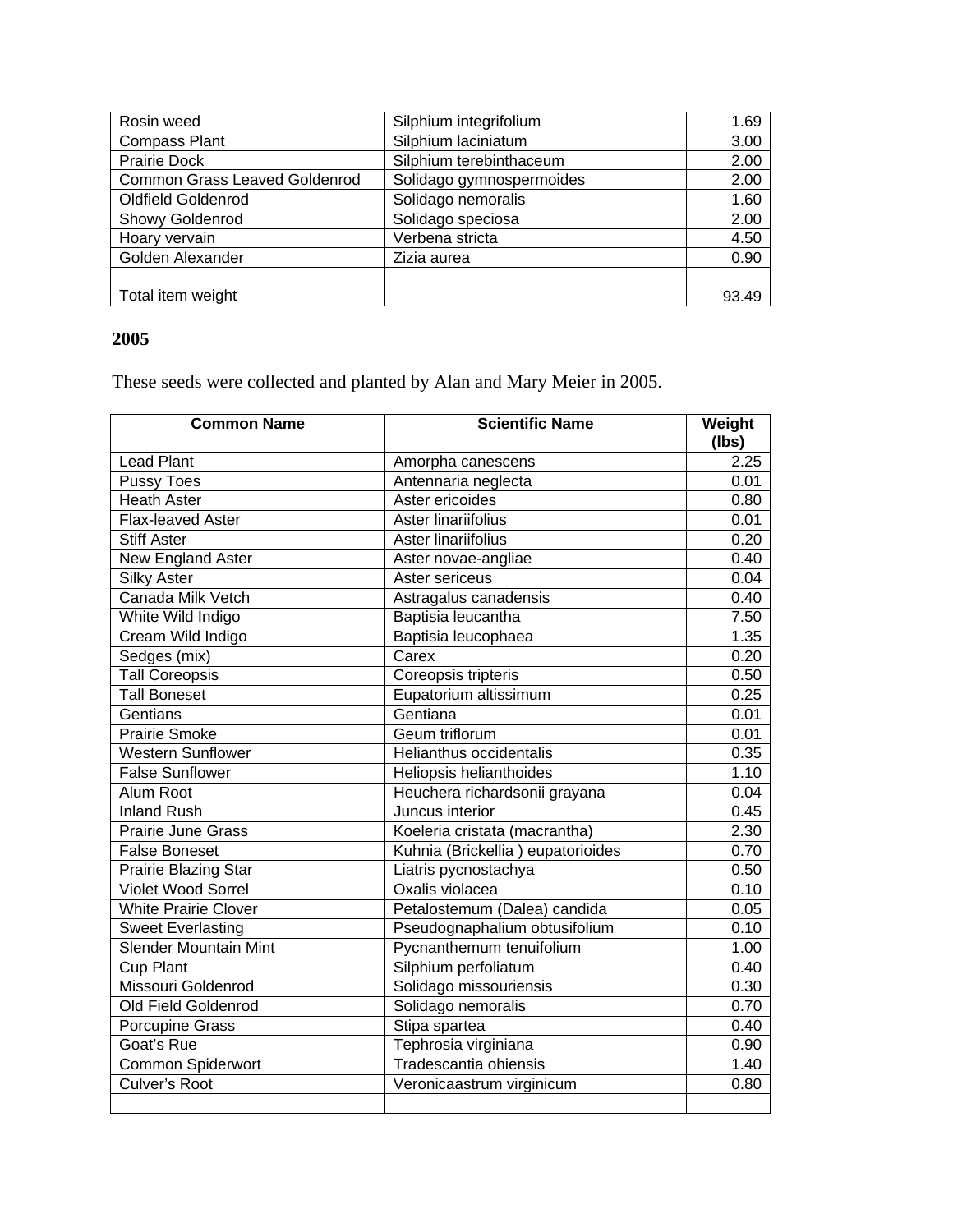#### **2009-2010**

The Dot/Doug planting was burned on 3/17/2010. After the burn, the planting was over-seeded with seeds collected in 2009 by Alan and Mary Meier. Most of the seeds were mixed together and hand-distributed by Alan Meier, Mary Meier, Ron Ingraham, and Hank Hartman on 3/20/1010. They were spread on a one-inch bed of wet snow, mostly over the southern half of the planting. On 3/18/2010 and 3/31/2010, the remaining seeds were planted by Alan Meier.

| <b>Common Name</b>                                    | <b>Scientific Name</b>                                  | Weight<br>(lbs) |
|-------------------------------------------------------|---------------------------------------------------------|-----------------|
| Beech Wormwood                                        |                                                         | 3.90            |
| Canada Milk Vetch                                     | Artemisia caudata (campestris)<br>Astragalus canadensis | 6.30            |
| <b>Common Mountain Mint</b>                           | Pycnanthemum virginianum                                | 1.90            |
| Common Spiderwort                                     | Tradescantia ohiensis                                   | 5.15            |
| <b>Compass Plant</b>                                  | Silphium laciniatum                                     | 3.40            |
| <b>Cream Gentian</b>                                  |                                                         | 0.15            |
| <b>Culver's Root</b>                                  | Gentiana (alba) flavida<br>Veronicaastrum virginicum    | 2.30            |
| Dogbane                                               |                                                         | 0.20            |
| <b>False Boneset</b>                                  | Apocynum ??<br>Kuhnia (Brickellia) eupatorioides        | 0.85            |
| <b>Grass-Leaved Goldenrod</b>                         | Solidago grammifolia                                    | 2.50            |
| <b>Heath Aster</b>                                    | Aster ericoides                                         | 1.00            |
| <b>Illinois Tick Trefoil</b>                          | Desmodium illinoense                                    | 0.01            |
| Indigo Bush                                           |                                                         | 0.35            |
| Old Field Goldenrod                                   | Amorpha fruticosa<br>Solidago nemoralis                 | 1.45            |
| Orange-fruited Horse Gentian                          | Triosteum aurantiacum                                   | 0.75            |
| Pale Purple Coneflower                                | Echinacea pallida                                       | 13.50           |
| <b>Prairie Tall Cinquefoil</b>                        | Potentilla arguta                                       | 9.60            |
| <b>Rosin Weed</b>                                     | Silphium integrifolium                                  | 1.10            |
|                                                       | Liatris aspera                                          | 5.55            |
| Rough Blazing Star<br>Round-headed Bush Clover        |                                                         | 7.15            |
|                                                       | Lespedeza capitata                                      |                 |
| Showy Goldenrod                                       | Solidago speciosa<br>Aster sericeus                     | 11.85           |
| <b>Silky Aster</b>                                    |                                                         | 1.35            |
| <b>Sky Blue Aster</b><br><b>Slender Mountain Mint</b> | Aster azureus (oolentangiensis)                         | 1.10            |
|                                                       | Pycnanthemum tenuifolium                                | 5.35            |
| <b>Stiff Aster</b>                                    | Aster linariifolius                                     | 0.45            |
| Sweet Black Eyed Susan                                | Rudbeckia subtomentosa                                  | 1.70            |
| Thimbleweed                                           | Anemone cylindrica                                      | 0.80            |
| White Wild Indigo                                     | Baptisia leucantha                                      | 7.75            |
| Whorled milkweed                                      | Asclepias verticallata                                  | 0.05            |
| Total item weight                                     |                                                         | 97.51           |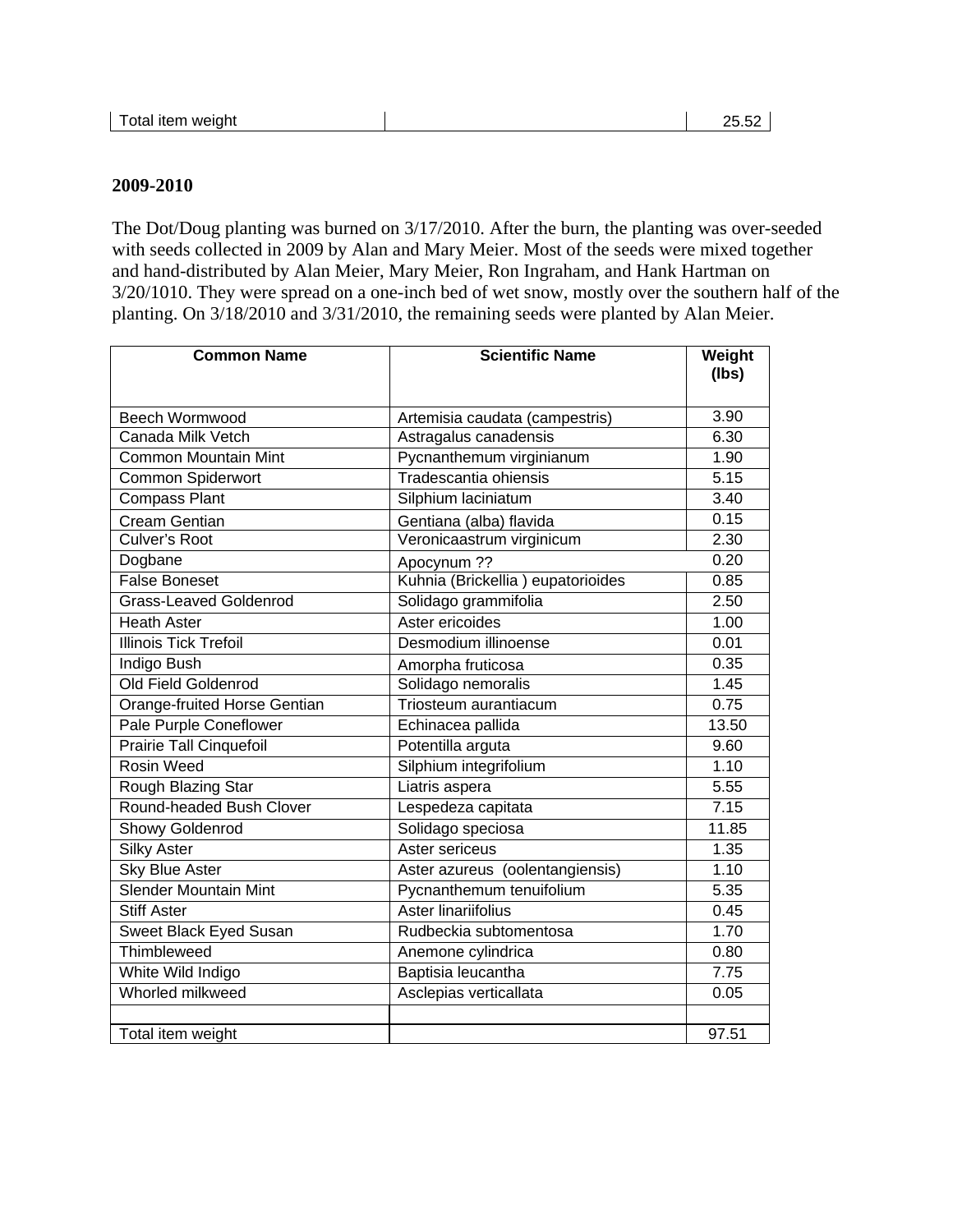# **2011**

270 lbs. of handpicked seed and 108 lbs. of combine mix were planted in 2011. The planting was burned in late November. Sowing of the seeds was performed on 12/3/2011 by Alan Meier, Mary Meier, and Bernie Buchholz using 2 drop-seeder spreaders pulled by a pickup and a utility vehicle. Two full passes were made over the entire planting, assuring a wide distribution of the seeds.

| <b>Common Name</b>           | <b>Scientific Name</b>            | Weight |
|------------------------------|-----------------------------------|--------|
|                              |                                   | (lbs)  |
| Nodding Wild Onion           | Allium cernuum                    | 0.80   |
| <b>Lead Plant</b>            | Amorpha canescens                 | 5.60   |
| Indigo Bush                  | Amorpha fruticosa                 | 0.40   |
| Thimbleweed                  | Anemone cylindrica                | 0.70   |
| Whorled milkweed             | Asclepias verticallata            | 0.40   |
| Sky Blue Aster               | Aster azureus (oolentangiensis)   | 3.55   |
| <b>Heath Aster</b>           | Aster ericoides                   | 4.80   |
| New England Aster            | Aster novae-angliae               | 1.15   |
| <b>Aromatic Aster</b>        | Aster oblongifolius               | 0.60   |
| <b>Silky Aster</b>           | Aster sericeus                    | 2.65   |
| Cream Wild Indigo            | Baptisia leucophaea               | 2.05   |
| Pale Indian Plantain         | Cacalia atriplicifolia            | 2.05   |
| <b>Bicknell's Sedge</b>      | Carex bicknellii                  | 1.80   |
| <b>Golden Prairie Aster</b>  | Chrysopsis camporum (Heterotheca) | 0.05   |
| Sand Coreopsis               | Coreopsis lanceolata              | 0.01   |
| <b>Prairie Coreopsis</b>     | Coreopsis palmata                 | 0.65   |
| <b>Tall Coreopsis</b>        | Coreopsis tripteris               | 6.50   |
| <b>Shooting Star</b>         | Dodecantheeon meadia              | 4.85   |
| Pale Purple Coneflower       | Echinacea pallida                 | 55.75  |
| <b>Rattlesnake Master</b>    | Eryngium yuccifolium              | 6.25   |
| <b>Flowering Spurge</b>      | Euphorbia corollata               | 5.30   |
| <b>Cream Gentian</b>         | Gentiana (alba) flavida           | 0.20   |
| <b>Western Sunflower</b>     | Helianthus occidentalis           | 6.20   |
| Alum Root                    | Heuchera richardsonii grayana     | 0.30   |
| Hairy Hawkweed               | Hieracium longipilum              | 0.05   |
| Greene's Rush                | Juncus greeneii                   | 0.80   |
| Prairie June Grass           | Koeleria cristata (macrantha)     | 1.45   |
| <b>False Boneset</b>         | Kuhnia (Brickellia) eupatorioides | 2.45   |
| Round-headed Bush Clover     | Lespedeza capitata                | 10.50  |
| Rough Blazing Star           | Liatris aspera                    | 23.30  |
| Prairie Blazing Star         | Liatris pycnostachya              | 0.60   |
| <b>Horse Mint</b>            | Monarda punctata villicualis      | 0.35   |
| <b>Wild Quinine</b>          | Parthenium integrifolium          | 21.90  |
| <b>White Prairie Clover</b>  | Petalostemum (Dalea) candidum     | 1.80   |
| <b>Purple Prairie Clover</b> | Petalostemum (Dalea) purpurea     | 17.10  |
| <b>Prairie Parsley</b>       | Polytaenia nuttallii              | 0.01   |
| <b>Sweet Everlasting</b>     | Pseudognaphalium obtusifolium     | 1.35   |
| <b>Slender Mountain Mint</b> | Pycnanthemum tenuifolium          | 3.40   |
| Pasture Rose                 | Rosa carolina                     | 4.45   |
| Prairie Willow               | Salix humilis                     | 0.10   |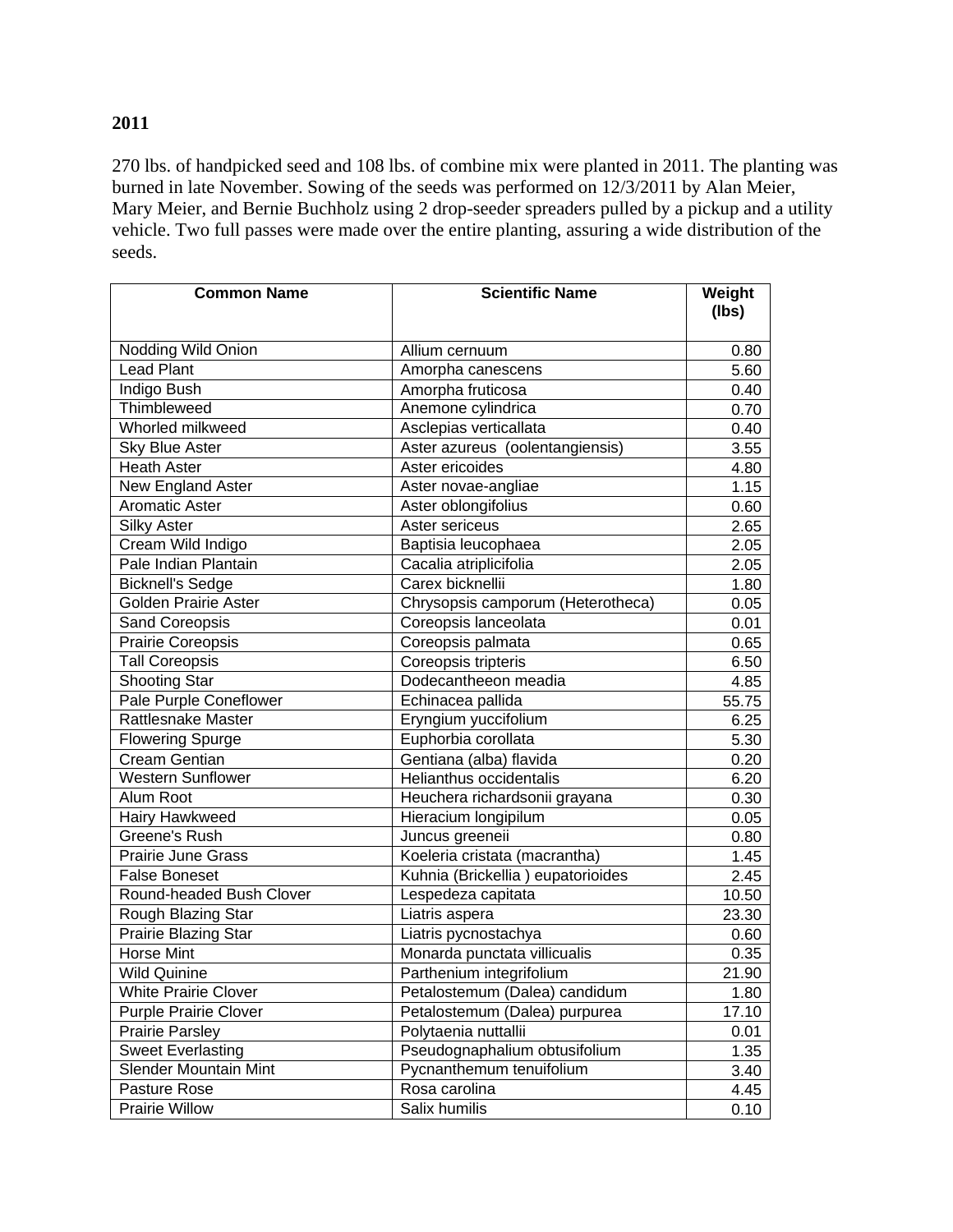| <b>Rosin Weed</b>            | Silphium integrifolium           | 7.90   |
|------------------------------|----------------------------------|--------|
| <b>Compass Plant</b>         | Silphium laciniatum              | 11.10  |
| Prairie Doc                  | Silphium terebinthinaceum        | 1.15   |
| Viscid Bushy Goldenrod       | Solidago (Euthamia) graminifolia | 0.55   |
| Grass-Leaved Goldenrod       | Solidago grammifolia             | 4.95   |
| Missouri Goldenrod           | Solidago missouriensis           | 2.85   |
| Old Field Goldenrod          | Solidago nemoralis               | 0.00   |
| <b>Showy Goldenrod</b>       | Solidago speciosa                | 6.00   |
| Goat's Rue                   | Tephrosia virginiana             | 14.65  |
| <b>Common Spiderwort</b>     | Tradescantia ohiensis            | 9.65   |
| Orange-fruited Horse Gentian | Triosteum aurantiacum            | 2.50   |
| <b>Blue Vervain</b>          | Verbena hastata                  | 2.20   |
| Hoary Vervain                | Verbena stricta                  | 3.40   |
| Golden Alexander             | Zizia aurea                      | 0.75   |
| <b>Combine Mix</b>           |                                  | 108.15 |
|                              |                                  |        |
| Total item weight            |                                  | 378.02 |



Photo above—November, 2011 workday where volunteers mix 378 lbs. of seed in the Morton building